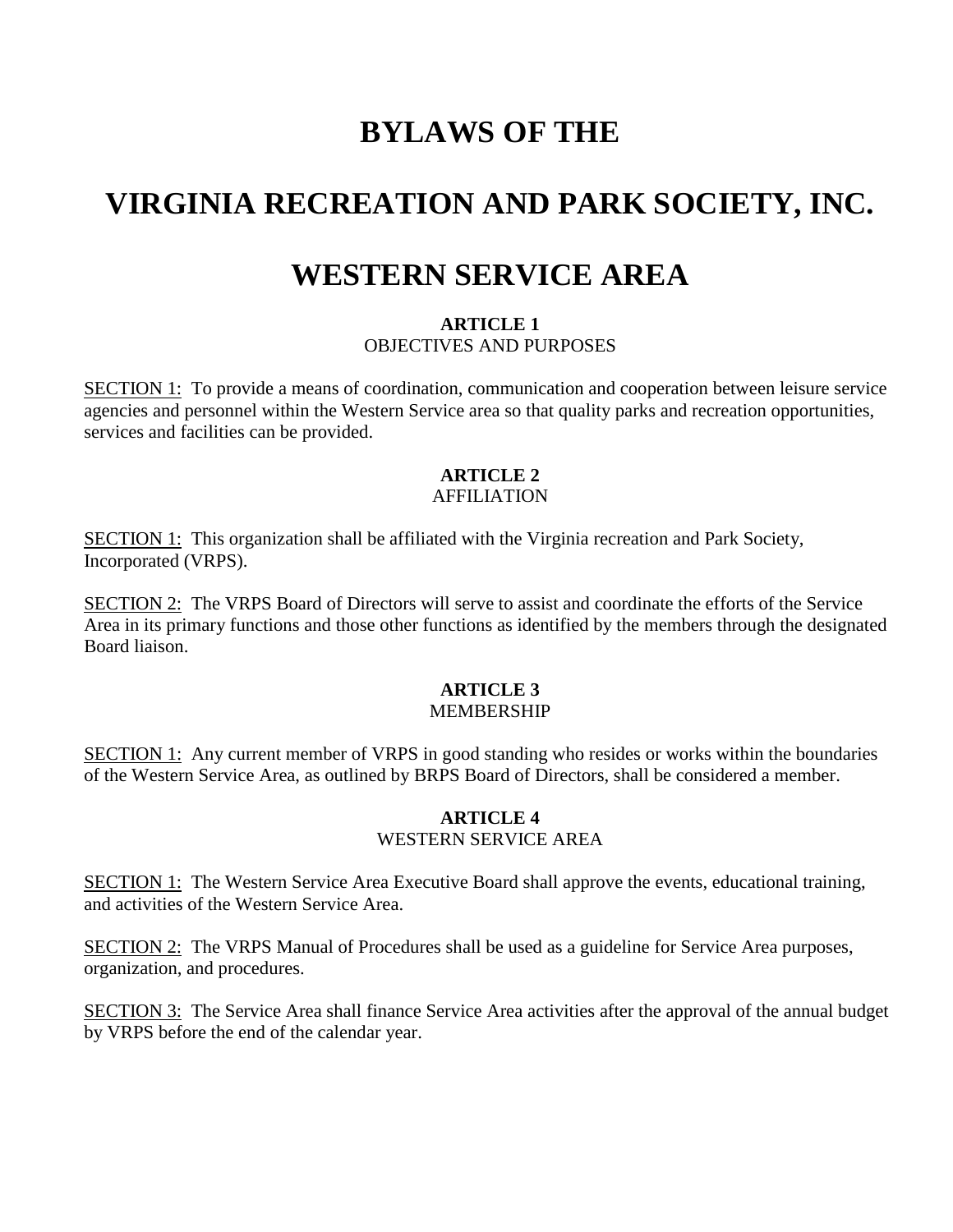### **ARTICLE 5** EXECUTIVE BOARD

SECTION 1: The Executive Board is the governing body of the Western Service Area. Its membership shall consist of the elected officers, Chairperson, Chair-Elect, Secretary, and Treasurer, and immediate Past Chairperson, Standing and Special Committee Chairs.

SECTION 2: Each member of the Board shall serve for one (1) year or until their successor is elected or appointed to said vacancy.

SECTION 3: It shall be the duty of the Board to establish policies and procedures within the scope of the VRPS Bylaws.

### **ARTICLE 6** EXECUTIVE COMMITTEE

SECTION 1: The Executive Committee shall consist of the elected officers, and the immediate Past Chairperson.

#### **ARTICLE 7** OFFICERS AND THEIR DUTIES

SECTION 1: The elected officers shall be Chairperson, Chairperson-Elect, Secretary, and Treasurer. These officers shall be nominated and elected, and shall serve their term of office as prescribed by these bylaws or as specified in the VRPS Manual of Procedures.

SECTION 2: The officers of the Service Area shall perform the duties usually performed by such officers, and as described in Robert's Rules of Order Newly revised, together with duties described in these bylaws.

SECTION 3: The Service Area Chairperson shall act as presiding officer for the Board and Service Area meetings; shall follow "Robert's" Rules of Order Newly Revised"; shall prepare the annual report and budget; shall appoint, for his/her term of office, Chairs and members of Standing and Special Committees.

SECTION 4: The Chair-Elect shall become acquainted with the activities of the Service Area and VRPS and the duties of the Chair; shall act as presiding officer in the absence of the Chair; shall assume the office of the Chair at the expiration of the term of the incumbent.

SECTION 5: The Secretary shall record in the minutes, the proceedings of the Area's Executive Board meetings, Executive Committee meetings, and other official Service Area meetings.

SECTION 6: The Treasurer shall act as financial officer for the Service Area in keeping with adopted procedures of financial guidance by VRPS.

SECTION 7: The immediate Past-Chair shall assume the role of Advisor; shall serve as chairman of the Nominations and Elections Committee.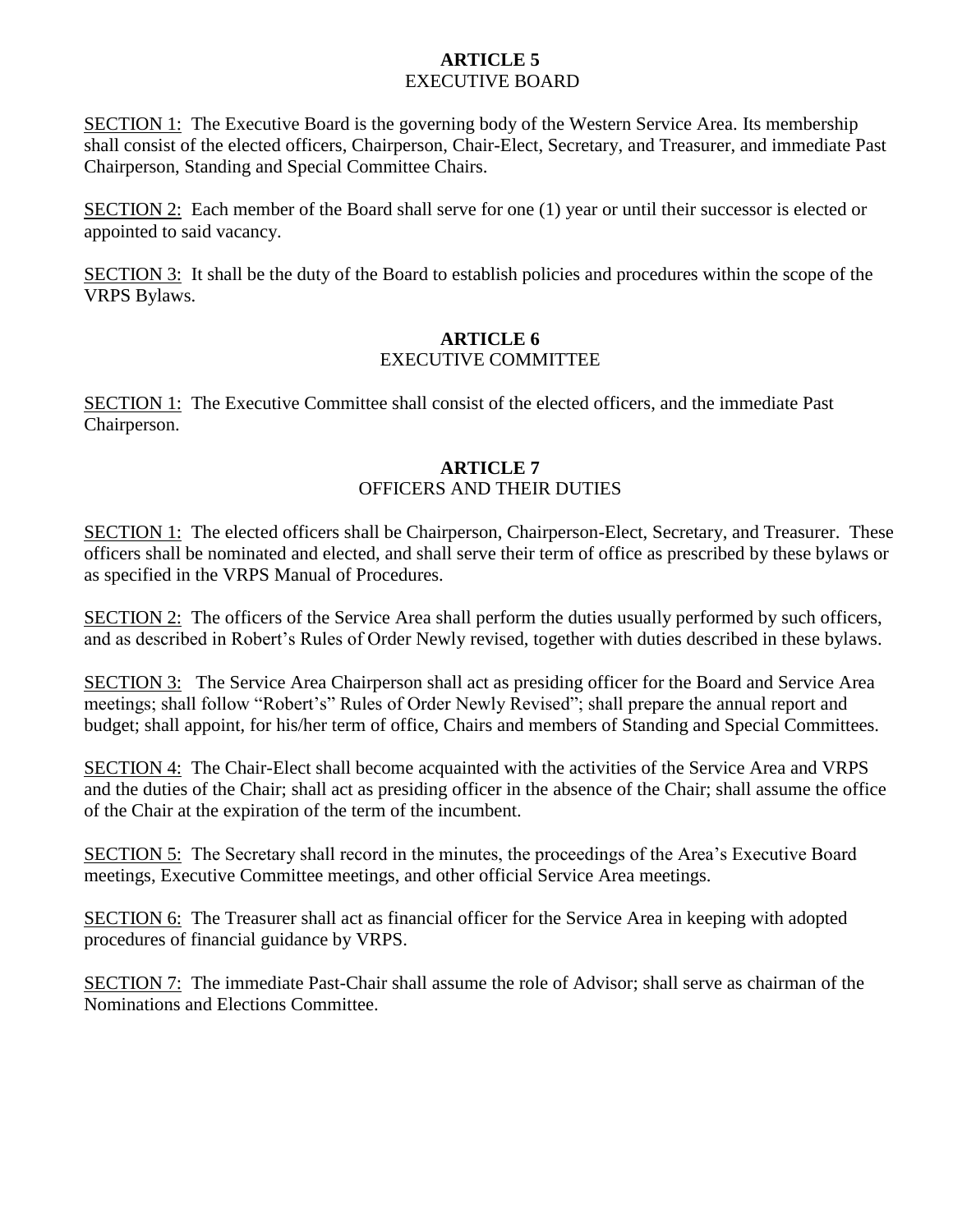#### **ARTICLE 8** STANDING COMMITTEES AND THEIR PURPOSES

SECTION 1: The Chairs and members of standing committees shall be appointed by the Service Area Chairperson.

SECTION 2: Standing Committees shall be: Scholarship and others as deemed necessary by the Executive Board.

SECTION 3: It shall be the duty of each standing committee Chair, with assistance from other committee members, to represent the Service Area on the statewide committee, and to keep the Board informed as to the status and work of the committee during the year.

SECTION 4: Other committees, standing or special, when deemed necessary in the interest of the Service Area, may be appointed by the Chairperson, and approved by the Executive Board.

SECTION 5: Chairs of standing and special committees shall be voting members of the Service Area Executive Board.

#### **ARTICLE 9** VOTING

SECTION 1: Each Service Area Member shall be eligible to vote provided the member is in good standing as established in Article 3, Section 1, and as determined by VRPS Bylaws, Article X, Section 1.

SECTION 2: Each professional member shall have one (1) vote. In case of voting by mail, shall be completed thirty (30) days after ballots are mailed.

SECTION 3: Ballots shall be used at the discretion of the Board

### **ARTICLE 10** ELECTION PROCEDURES

SECTION 1: A Nominations and Elections Committee for the Service Area shall be overseen by the immediate Past Chair.

SECTION 2: The Nominations and Elections Committee shall submit a slate of at least one nominee for each elective office within 30 days prior to the election.

SECTION 3: Voting shall be by ballot with a space allocated and marked "write-in."

SECTION 4: Ballots shall be returned to VRPS at least thirty (30) days prior to the opening session of the Annual Conference. Ballots shall be counted, recorded, and filed with a report to the Service Area Chair at least fifteen (15) days prior to the annual business meeting.

SECTION 5: The officers, so elected, shall officially assume office at the start of the VRPS business year (January), and shall hold office for one year or until their qualified successors are elected.

#### **ARTICLE 11 MEETINGS**

SECTION 1: The Western Service Area Executive Board shall meet at least four (4) times annually.